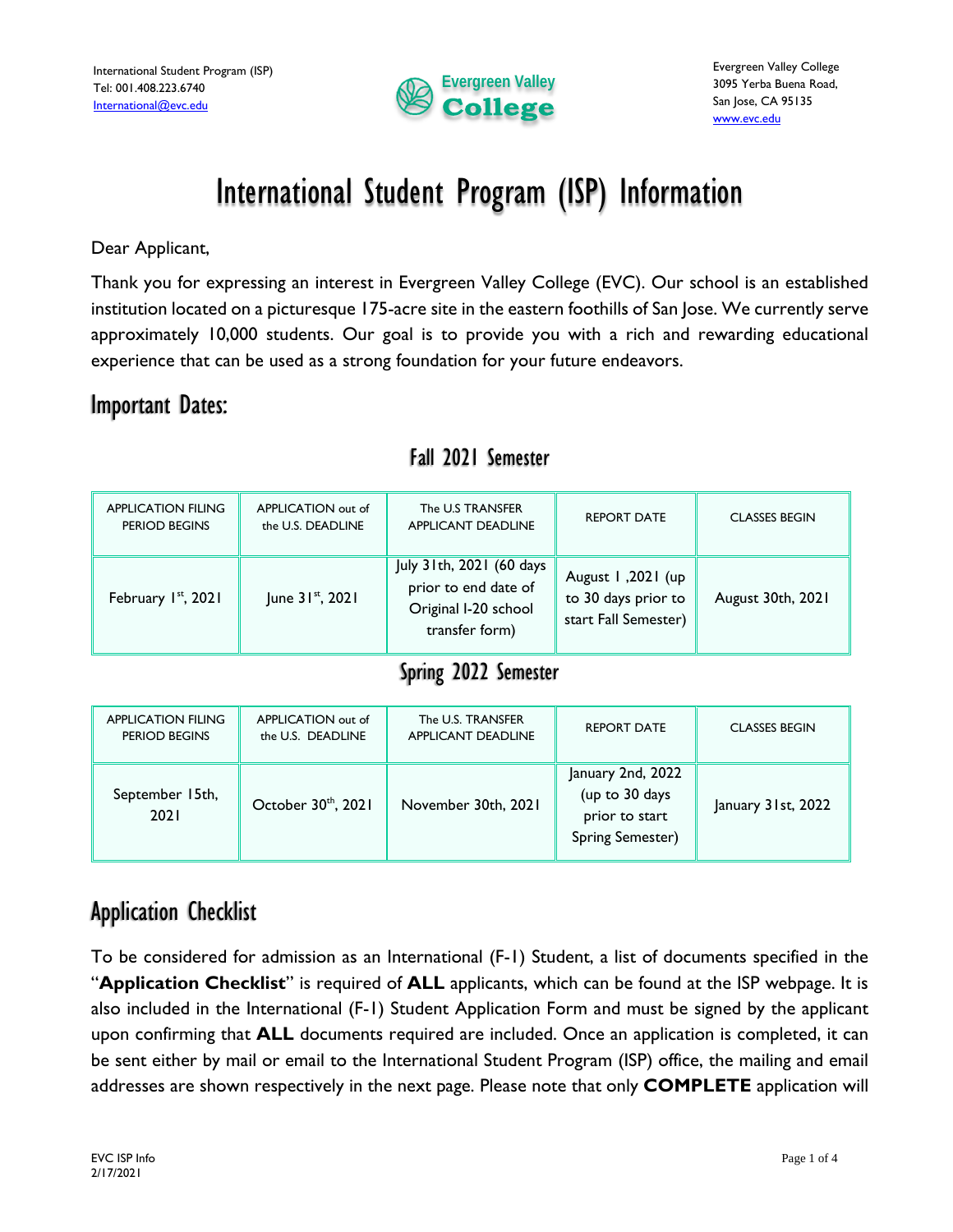be reviewed, and an admission decision will be made within **two weeks** upon receipt of a **COMPLETE** application.

# E-MAIL APPLICATION TO: [international@evc.edu](mailto:international@evc.edu)

or

# MAIL APPLICATION TO:

Evergreen Valley College Attn: International Student Program (ISP) Student Services Center, Room SC 214B

3095 Yerba Buena Road,

San Jose, CA 95135-1598, USA

## ESTIMATED EXPENSES: ANNUAL expenses a minimum of 22,000 USD.

#### Academic year TOTAL International Student Cost of EVC Attendance (One Year: Spring  $+$  Fall)

|   | EVC Enrollment + Health Insurance + Tuition for Non-Residents Fees: based on 24 units per<br>year (12 units for Spring + 12 units for Fall) | \$9,688  |
|---|---------------------------------------------------------------------------------------------------------------------------------------------|----------|
|   | Living Expenses (room and board), other expenses                                                                                            | \$11,000 |
| ∍ | <b>Books and Supplies</b>                                                                                                                   | \$1,312  |
|   | Add I through 4 - Total Expenses (One Year):                                                                                                | \$22,000 |

#### International Student Fee Worksheet (One Semester) – FEES are SUBJECT TO CHANGE

|                | Tuition for Non-Residents: based on 12 units per semester @\$294 | \$3,528 |
|----------------|------------------------------------------------------------------|---------|
| $\overline{2}$ | Enrollment Fees: based on 12 units per semester @\$46            | \$552   |
| 3              | International Student Only - Capital Outlay Fees @\$1            | \$12    |
| 4              | Health Fee                                                       | \$21    |
| 5              | <b>Student Activity Fee</b>                                      | \$5     |
| 6              | Student Representative Fee                                       | \$1     |
| 7              | Medical Insurance                                                | \$714   |
| 8              | <b>Bus Pass</b>                                                  | \$11    |
|                | Add I through 7 - Total Expenses* (One Semester):                | \$4,844 |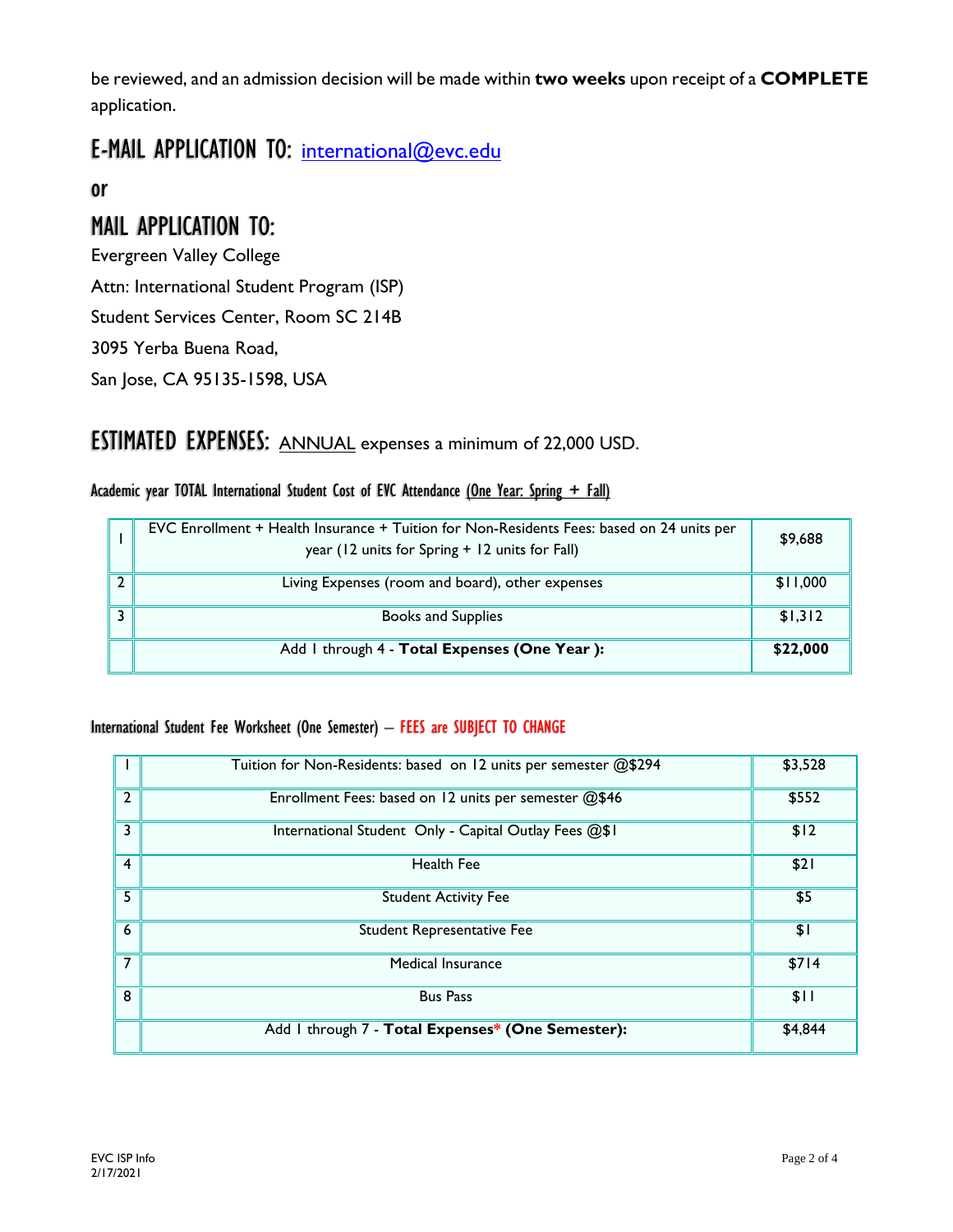\*All FEES MUST BE PAID IN FULL WITHIN 14 DAYS WEEK OF THE BEGINNING OF EACH SEMESTER OR BEFORE THE CENSUS DAY.

#### **Payments can be made:**

- **Online at [http://MyWeb.sjeccd.edu](http://myweb.sjeccd.edu/)** use your credit card
- **By Money Wire Transfer –** information can be obtain from ISP personnel
- **In Person** at:

Office of Admissions and Records

Evergreen Valley College

3095 Yerba Buena Road

San Jose, CA 95135

### IMPORTANT INFORMATION – PLEASE TAKE TIME TO REVIEW CAREFULLY!

#### • Maintain your F-1 Visa Status

Once you are issued F-1 Visa, **you (the student) are responsible for maintaining that status.** Failure to meet the criteria established by the USCIS could result in being reported "out of status" and in official orders for you to depart U.S.A. Please refer to the International Student page on EVC's website for more detailed guidelines.

Also, you MUST sign the document "EVC Compliance with USCIS Regulations: The Role and Responsibility of the International Student" upon enrollment.

#### • Enrollment Requirements

International (F-1) Students are required to enroll as full-time (12 units) students each spring and fall semesters. Intersession and summer are optional.

#### • Grades Requirements

International (F-1) student must maintain a 2.0 GPA (Grade Point Average) or better.

#### • Payment Due Dates

All fees must be paid in full before the Census Day (approximately 14 days from beginning of a semester)

#### • Financial Aid

As an International (F-1) Student, you are not qualified for a financial aid, college grants/waivers or deferment of tuition.